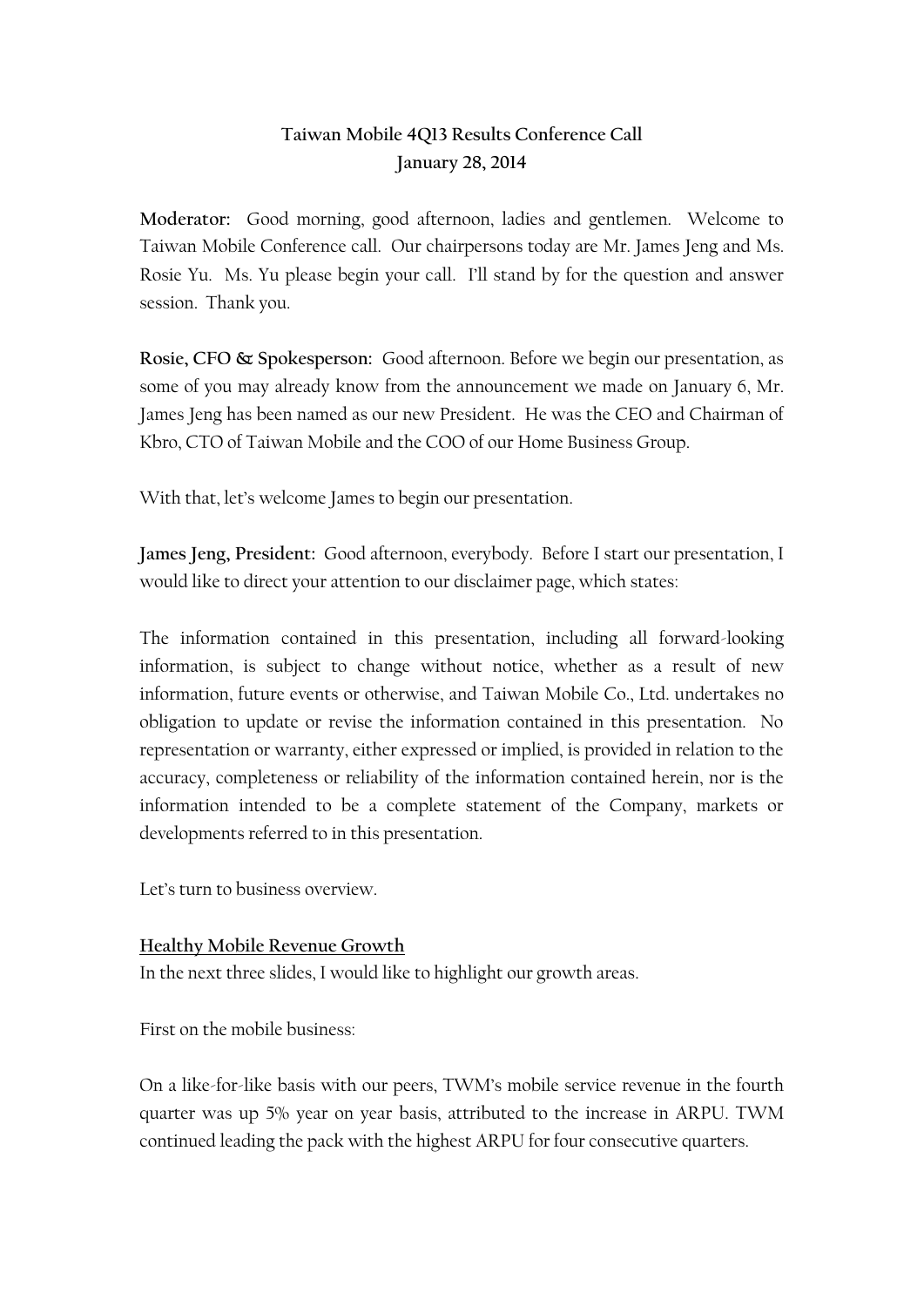This is credited to healthy growth momentum in mobile data and contained declines in voice revenue.

Please turn to the next page.

#### **Our Smartphone Strategy**

Regarding our smartphone strategy:

Apart from the 29 exclusive smartphone models we currently have (listed on the slide), we also have around 66 smartphone and tablet products on the market.

In 4Q13, smartphone sales volume was up 39% from a year ago and accounted for 92% of total handsets sold.

Therefore, mobile data adoption rate went up to 54% of the postpaid installed base, from 42% a year ago. This led to a 34% YoY growth in mobile data revenue in the fourth quarter.

Please turn to next page.

#### **CATV Growth Catalysts**

On the cable TV business:

As indicated in the table, our internet subscriber base increase of 6% and DTV customer base growth of 65% were both higher than the 1% subscriber rise in analogue TV service in 4Q13, representing the trend of an expanding penetration rate in both the DTV and cable internet businesses.

Please turn to the next page.

#### **New Products & Services**

This page of new products and services we launched during the 4th quarter is for your reference.

Next will be financial overview.

#### **Divisional Performance**

CBG showed 8% revenue growth, coming from a 30% data revenue increase and another 30% rise in handset sales revenue. But its EBITDA remained flattish because we continued investing resources to add mobile data capacity, boost smartphone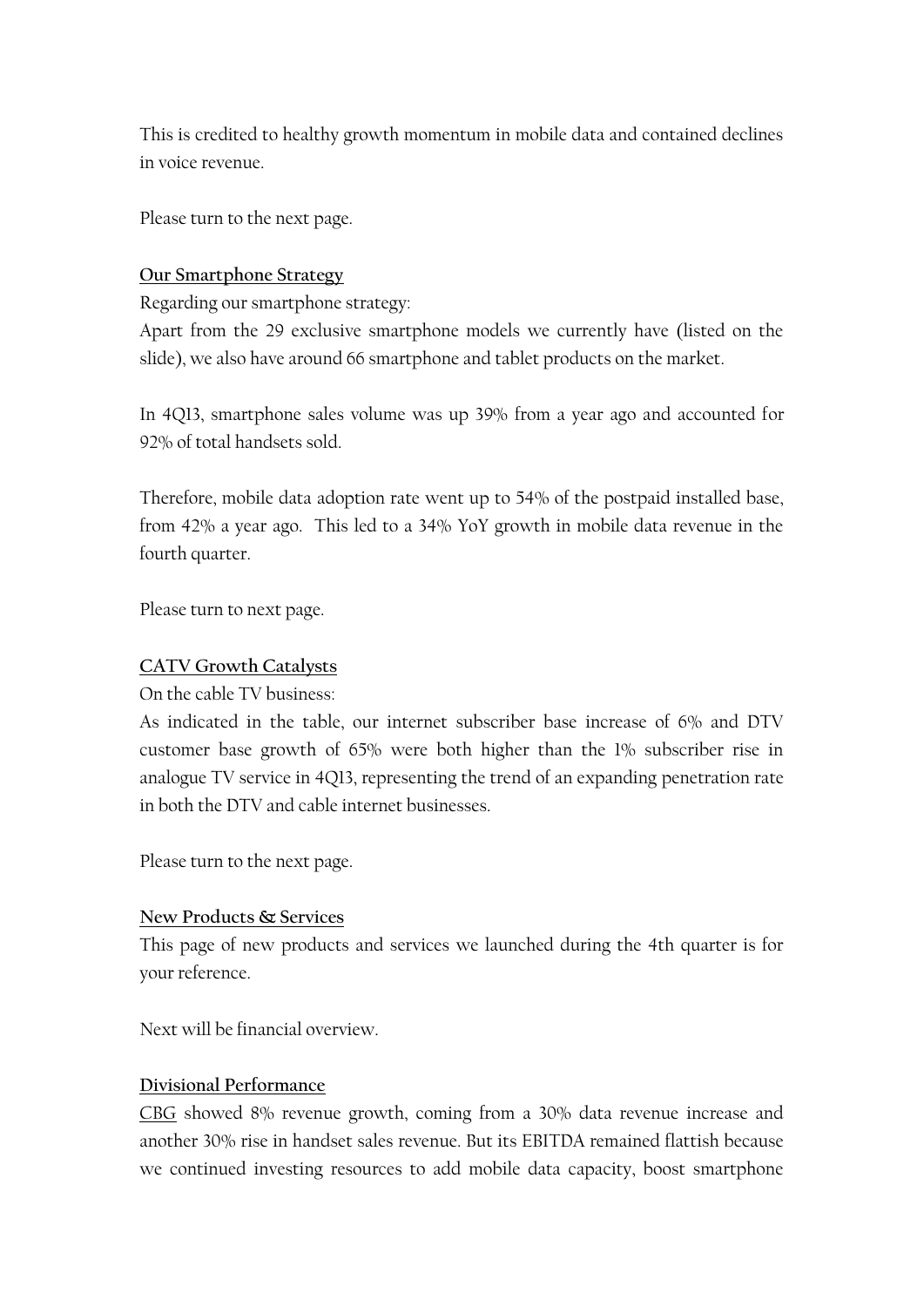adoptions, and extend company's own distribution network.

EBG benefited from healthy mobile revenue growth more than offsetting a singledigit YoY % dip in its fixed-line revenue in 2013. This coupled with stable costs/expenses led to an EBITDA increase for the year.

HBG's stable EBITDA was attributed to an up-lift on its blended ARPU, through upselling cable broadband and DTV services to the same households.

Despite its lackluster TV home shopping business, momo's online shopping business registered a strong 40%+ top line growth and close to 30% EBITDA increase in 2013.

Let me turn the presentation over to Rosie for income statement, balance sheet and cash flow analyses.

## **Results Summary**

**Rosie:** In 2013, we reported total revenue of NT\$109bn, EBITDA of NT\$30.8bn, and EPS of NT\$5.79.

As James had just gone through the highlights of our core business financial results in 2013, I just want to say a few words on our 2013 actual results versus our guidance.

Our 2013 operating income reached 102% of our guidance. Better-than-expected operating profits came mainly from lower-than-expected mobile bundle packages sold.

On the non-operating front, in the wake of phasing in LTE services, we incurred more assets write-off losses associated with legacy equipment in 2013. Having said that, full-year bottom line still outperformed our guidance by 1%.

Please turn to the next page for our divisional performance.

## **Balance Sheet Analysis**

#### Assets

The main increase in total assets in 4Q was due to the NT\$29.01bn increase in 4G concession.

The net PP&E balance increase in 2013 resulted mainly from the addition of the new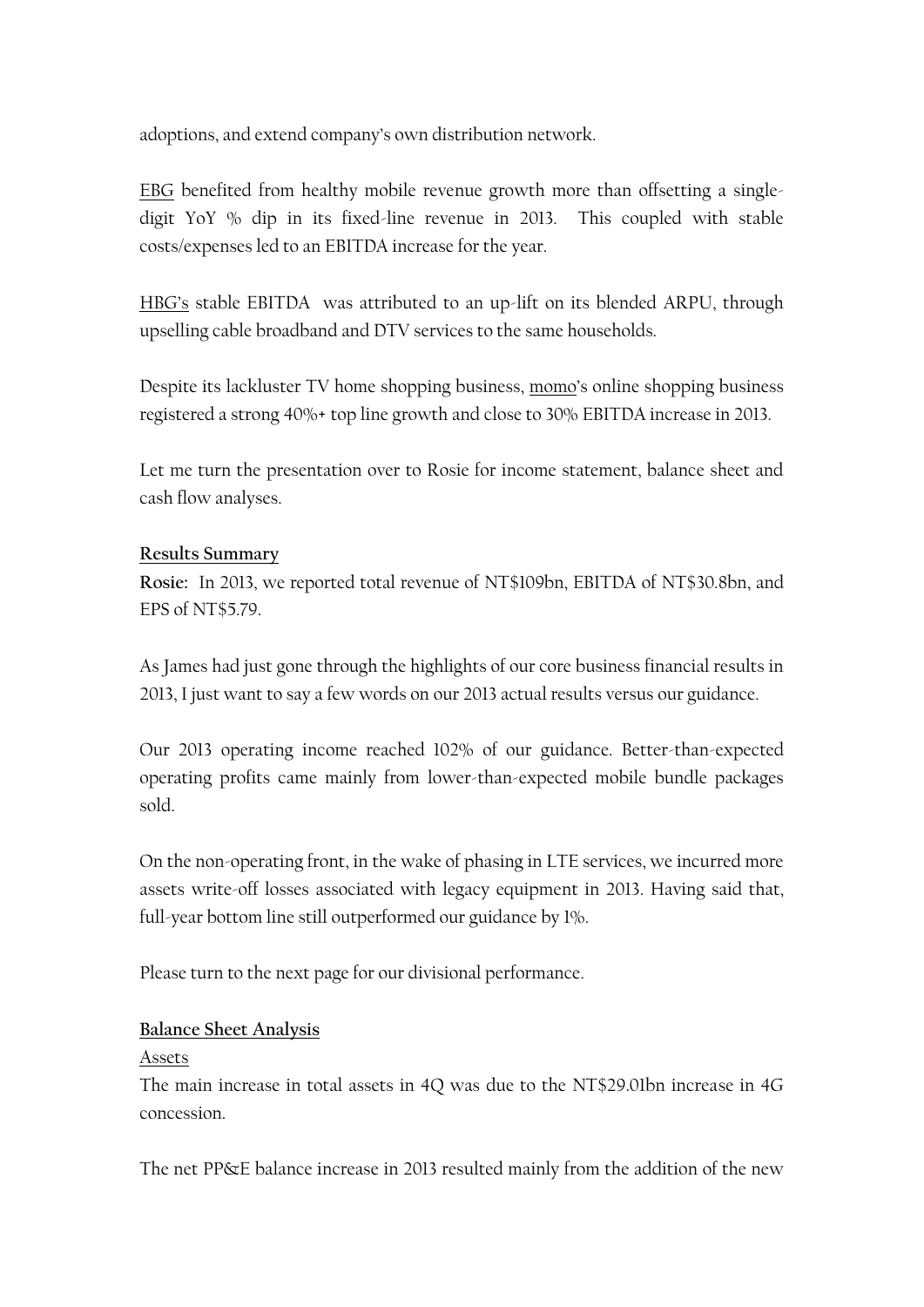internet data center.

## Liabilities & Shareholders' Equity

Gross debt increased by NT\$23.27bn QoQ as a result of 1) raising a NT\$22.27bn short-term bank loans and NT\$2bn commercial paper payable, 2) the repayment of a NT\$4bn matured corporate bond, and 3) a NT\$3bn 2-year bank borrowing with a 1.05% annual interest rate raised in the quarter.

To fund the LTE infrastructure while LTE service prepares to come on stream, we saw a rise in gearing and dips in current ratio and ROE.

Let's turn to the cash flow analysis.

## **Cash Flow Analysis**

#### 4Q13

Net cash inflow from financing activities of NT\$23bn in 4Q13 was mainly to finance 4G license fee and repay a NT\$4bn matured corporate bond.

## 2013

2013 full-year net investing cash outflow mainly comprised of 1) NT\$11.98bn in cash capex 2) NT\$29.01bn in 4G license fee payments 3) NT\$1.05bn in long-term investment acquisitions.

In contrast to paying down borrowings in 2012, we increased gearing to fund the 4G investment.

2013 cash capex increased from a year ago due to 1) higher mobile capex to meet growing 3G data traffic, 2) a one-time fixed-line expenditure related to making payments for the IDC construction completed in 2012, 3) procuring more set-topboxes to meet government requirements in terms of DTV penetration, and 4) momo's investment in new studio facilities to produce digital programs and its office relocation.

Despite relatively stable operating cash flow, the aforementioned capex hike resulted in a short-term decrease in free cash flow in 2013.

Let me turn the presentation back to James for 2014 guidance, key message and event updates.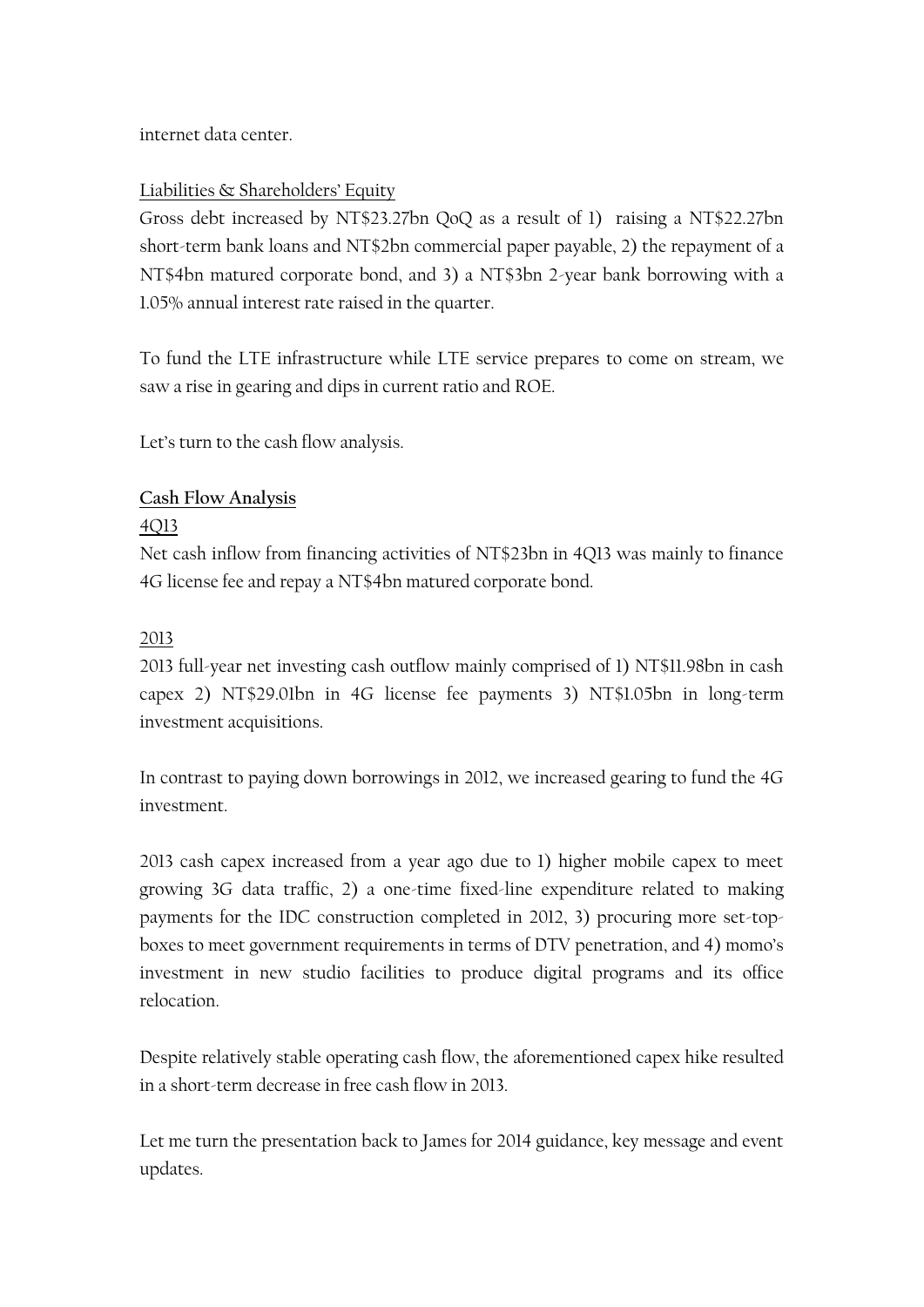## **1Q14 Guidance**

**James:** Let's turn to page 14. Before I start, you might have noticed that this year we will start doing quarterly guidelines. You might ask why not the full-year guidelines. I think basically 4G service will launch this year, however a lot of uncertainty and dependency is really based on the NCC's approval.

For 1Q14, our revenue is forecasted to grow 5% YoY while EBITDA to be flattish.

Lower write-off losses and one-time land disposal gains of NT\$0.16bn will lead to a 3% YoY increase in EPS in 1Q.

## **Business Outlook & Key Message**

For business outlook of 2014, we expect the mobile industry to continue benefiting from rising smartphone and mobile data adoptions. Taiwan Mobile estimates its mobile data penetration to reach 66% of the postpaid installed base by the end of 2014, up from 54% a year earlier.

Mobile revenue upside potential will also come from the new 4G service as well as online video/game/music/book services enabled by mobile solutions.

The above growth drivers are expected to grow our mobile postpaid ARPU by midsingle-digit in 2014.

We will focus on expense rationalization in an aim to maintain a stable EBITDA for telecom operations despite opex pressure from adding more 3G and 4G base stations and 4G commercial launch marketing campaigns.

Cable TV's EBITDA growth rate will be still maintained at low single-digit in 2014.

momo will be a bright spot with a more than 30% increase in EBITDA in 2014, aided by forecasted healthy growth in its online shopping business and cost cutting of its other business lines.

Taiwan Mobile's total D&A is expected to rise by around 23%, reflecting expanding telecom and digital TV businesses in 2014.

Non-operating expense in 2014 is expected to be much less than a year ago.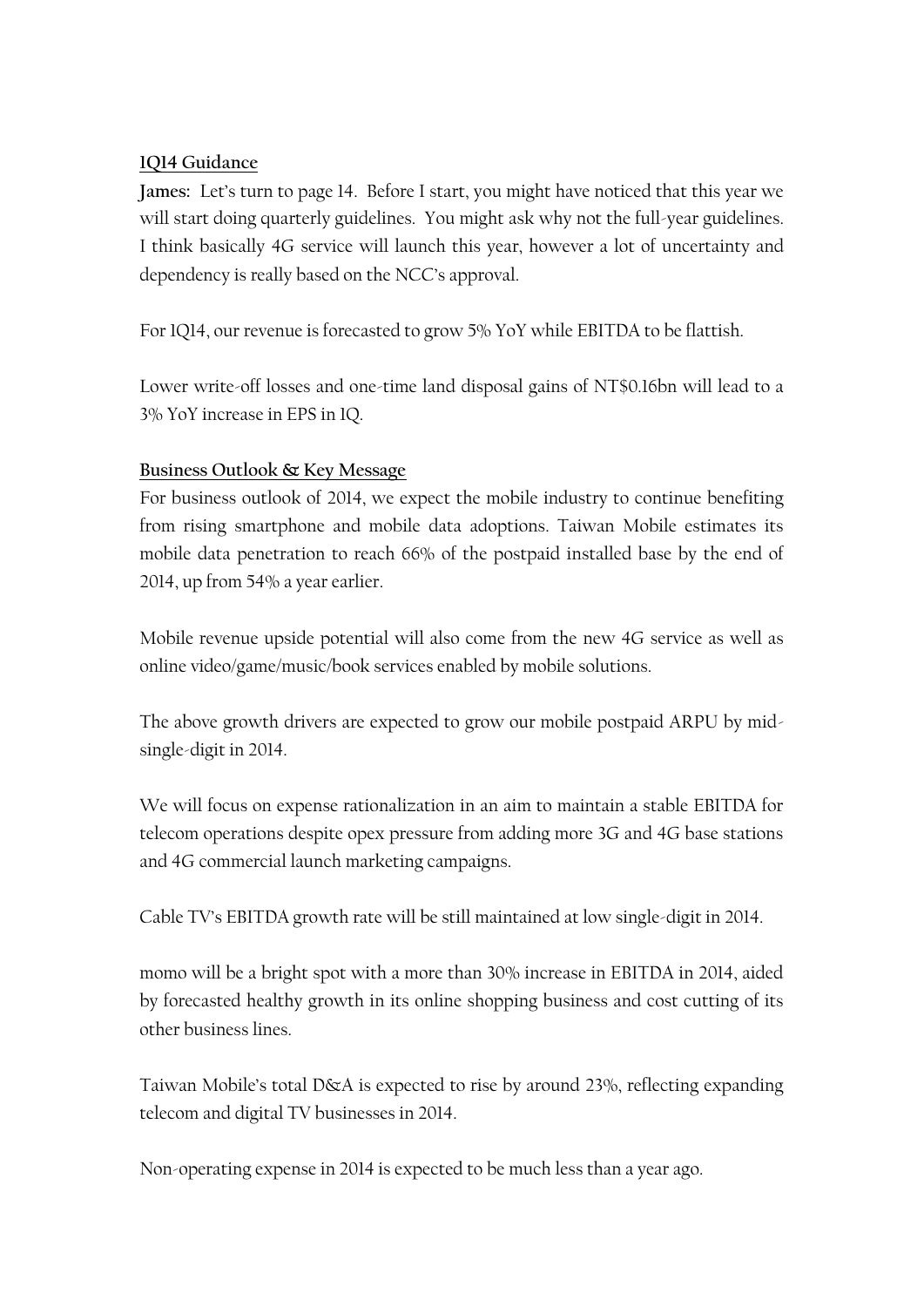#### **Event Update**

#### Capex Guidance

The board today (January 28, 2014) approved a NT\$12.8bn capex for 2014, lower than the NT\$15.1bn expenditure budget in 2013, due to reductions in 3G expenditure expected to be larger than rises in 4G capex.

#### Regulatory Update

TWM is one of the first two operators to have received approval from the NCC to apply for the 4G network roll-out.

This slide lists the awards we have recently received for your reference.

Now I would like to open the floor for the Q&A section.

#### **Q & A**

**Chate Bencha, Credit Suisse Singapore:** *I have several questions. The first question is related to average smartphone data usage. Can you give us some guideline on how the usage has changed over the year and what's the average monthly data usage right now?*

**James:** One by one, otherwise I will forget all your questions. Basically, our data usage will be about 30-35% annual growth in terms of data traffic. So, in 2014, we expect to keep the momentum around 30% growth in data traffic.

**Rosie:** Average smartphone usage is about 2.4GB per month.

**Shirley Chu, Director of Investor Relations:** That's the average for 2013.

**James:** Per user.

**Chate:** *The second question is related to your negotiations with FET regarding the 1800 MHz. I understand that from the previous quarter you mentioning some negotiations to allow you both to launch 4G on 1800 band. Please update us on where you are right now.*

**James:** I have no comment on this issue in terms of spectrum swap.

**Chate:** *You mentioned that you don't provide the full-year guidance partly because of the*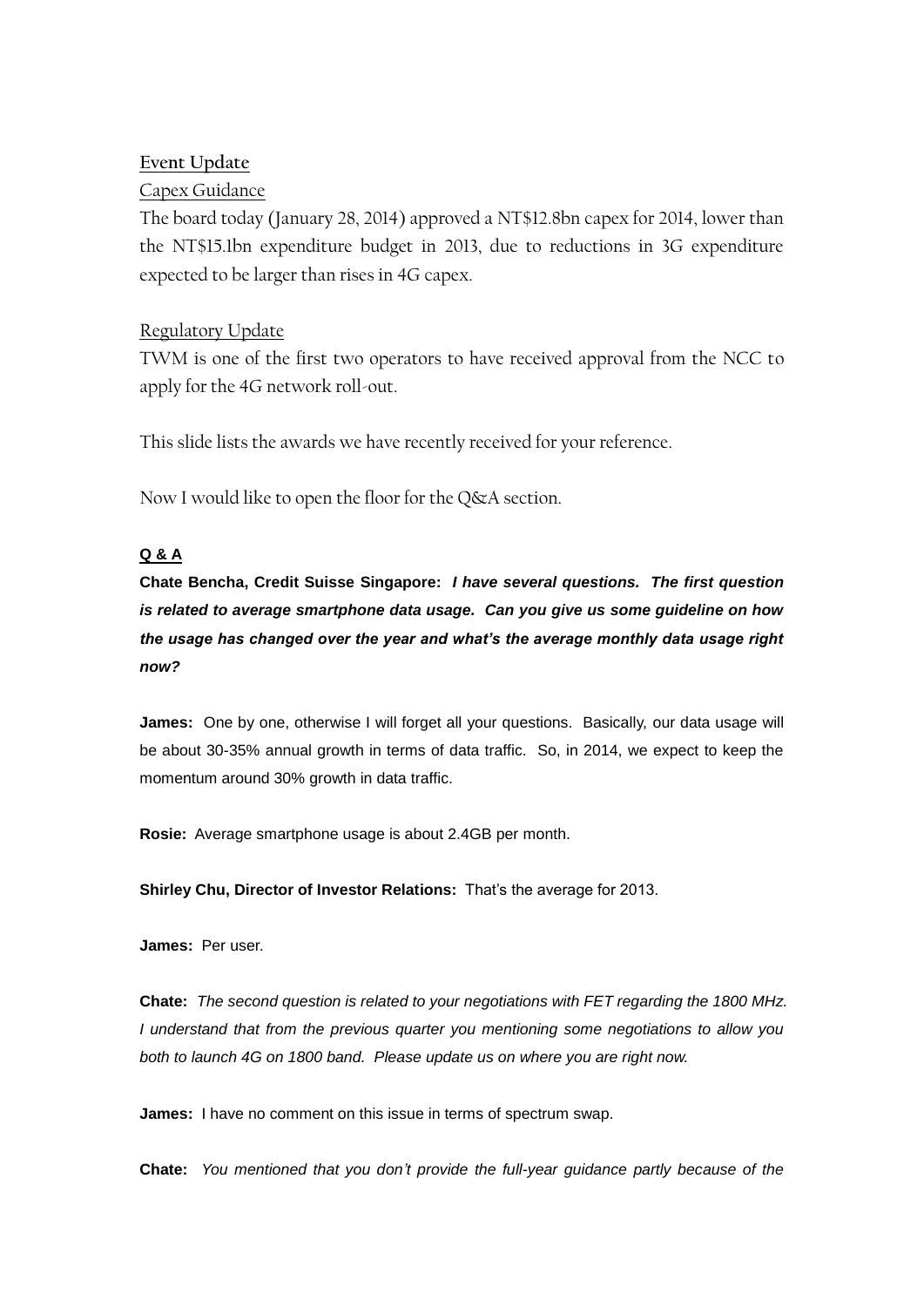*uncertainty around the timing of the 4G launch. I just want to elaborate on that, the timing would have a significant impact on which particular line like the cost related to marketing or the capex or what is the uncertainty about?*

**Rosie:** The uncertainty is mostly related to the regulatory approval. There will be a lot of regulatory approvals down the road. That's why we can't predict the timing of the commercial launch.

**Chate:** *But you would still be quite confident to launch the services this year.*

**James:** Yes, I think no later than the third quarter.

**Chate:** *I understand the capex budget for this year is NT\$12.8bn. Any guideline or any key*  point for where we should look at the capex going forward as well? Is NT\$12.8bn the peak of *the 4G rollout or should we expect it to be at the current level for the next few years?* 

**Rosie**: Well, let me give you the breakdown of the capex first. For Taiwan Mobile, the overall capex will be NT\$9.6bn, which is about NT\$2.1 less than last year's. TFN's capex will be somewhere around NT\$2.1bn and cable will be roughly NT\$1bn. So, overall capex is NT\$12.8bn and we expect to continue a similar pace in capex in the coming year or maybe less down the road because the deployment pace for 4G will be very different from 3G. It will probably be higher in the first few years, but it will be lower in the later stage. For 3G, as you all know, we gradually deploy our infrastructure. So, that's the main difference.

**Chate:** *One last question. Within your 2014 outlook, you mentioned a material increase in the depreciation & amortization expense, is that mainly related to the 4G spectrum amortization?* 

**Rosie:** Yes.

**Lucy Liu, JP Morgan HK:** *I just have two questions. Do you have any comment in terms of new entrant risk? Are you aware of any progress made by either Ting Hsin or Hon Hai on their future strategy? I'll ask one by one also. Thank you.*

**James:** For the 4G newcomer Ting Hsin, they have already merged with Vibo. We will see how they progress because right now Vibo does have 3G infrastructure, however how to migrate from 3G to 4G is still a lot of work ahead. In terms of Hon Hai, it will purely start from a greenfield. They don't have any 3G, 2G infrastructure nor fixed-line infrastructure. So it will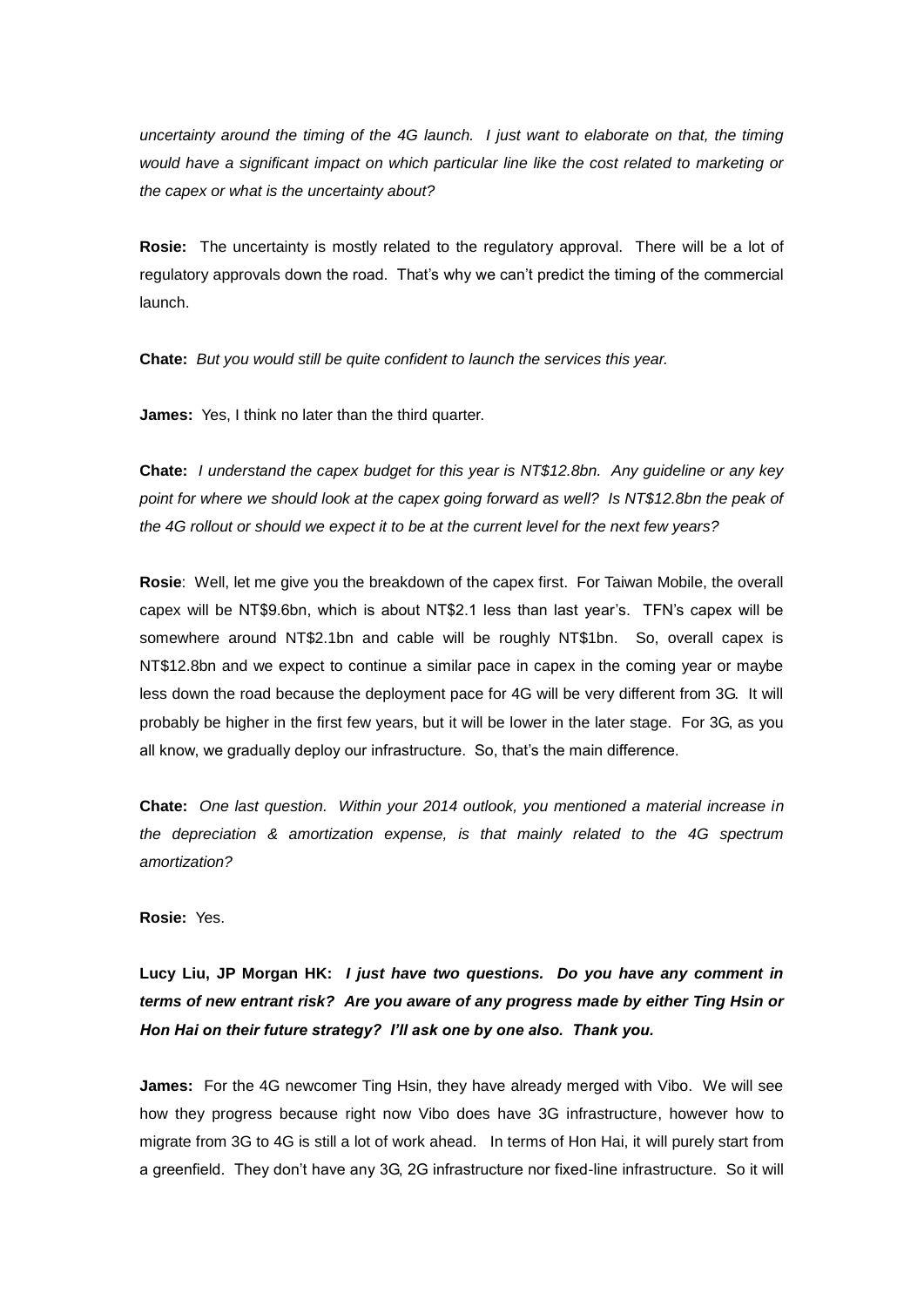probably take them a little bit longer to launch 4G services. So this year, I think basically the three major operators will probably be the main competitors in terms of the 4G services.

**Lucy:** *As a follow-up to that, I understand that Vibo recently launched very aggressive pricing plans like offering almost unlimited data, unlimited on-net calls, and 200 minutes of off-net calls with a very cheap price. I'm not sure whether you think this will delay your data monetization probability after launching 4G because I think all three operators mentioned that you want to remove unlimited pricing and move to tiered pricing with the 4G launch, but are you afraid the new entrant or the competition will delay the process.* 

**James:** I think that in terms of the key to the success of the 4G services or even the HSPA 3G services, one is the coverage, means the population coverage. Secondly is the speed. Even though Vibo provides very aggressive pricing, but due to the small coverage and its 3G technology, I will still say the competition is keen. But, at this point, I don't see the threat yet.

But for the 4G services, I think tiered pricing for the 4G services is a worldwide trend right now. If you see the major 4G services in the USA, Korea, Japan, it's all tiered pricing. So, I personally believe in Taiwan, tiered pricing is also the pricing strategy for the service operators. Meanwhile, the NCC commissioner also promised they would agree all the operators to utilize the tiered pricing strategy. So, I think it's quite promising.

**Lucy:** *So, the next question is on the probability impact from 4G. I think in your guidance, you mentioned that earning will be impacted in 2014 due to the 4G launch. I think probably in my view because you launch 4G in 3rd quarter and amortization, depreciation and all these will start first. But do you think the competition-related opex or cost will drag into 2015 or in other words, when do you think we will see the positive earnings impact from 4G?*

**James:** Well, we don't have the guideline for 2015. But you mentioned the opex, it might be related to the handset subsidy. But right now I have no precise detail for that in terms of opex in 2015.

**Lucy:** *Lastly, on dividend, any latest thoughts given the pressure on earnings. What kind of guideline can we give investors on the dividends?*

**James:** Well, in terms of dividends, in April, a board meeting will decide that. So far, I have no comment on it.

**Rosie:** But, as you know, we have a lot of reserves totaling NT\$29.7bn. So, we do have the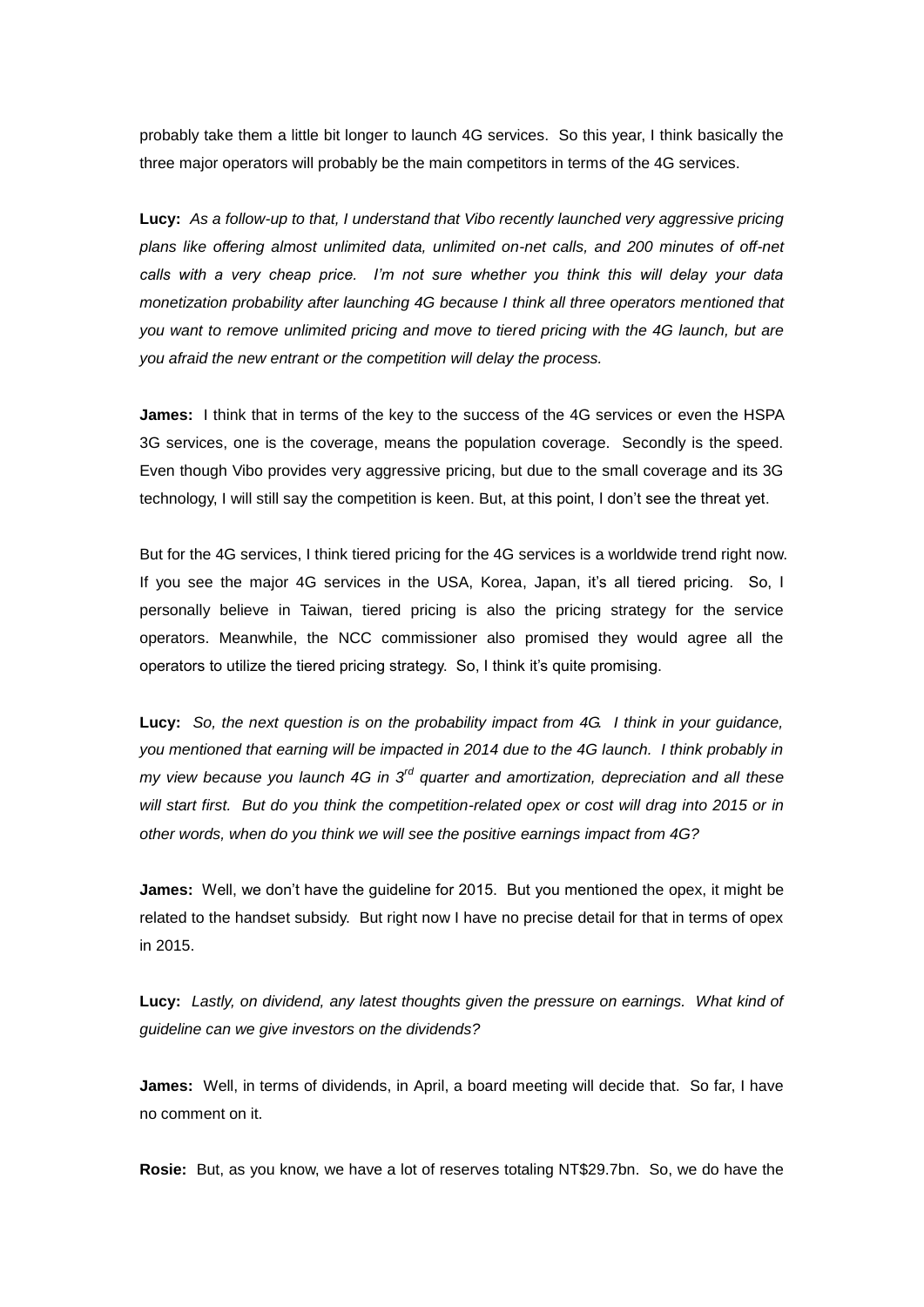flexibility and ability to top-up our earnings if the board approves.

**Alastair Jones, New Street Research UK:** *I just wanted to come back to the question asked earlier regarding data traffic. You mentioned 30-35% annual growth in data traffic. Is that growth per user or was that total data traffic growth on your network?* 

*And related to that, on the 2.4GB per month for 2013 average you mentioned, can you give an indication what it was for Q4? Because I would imagine because it has been growing, it's probably higher in Q4.*

**James:** Actually, the average 2013 is 2.4GB, but 4Q13 is 2.9GB, so we expect the data usage per user per month will be more than 3GB by end of year 2014.

**Alastair:** *And a separate question regarding your capex for 2014. What's your expectation for cash capex for 2014? You obviously spent just under NT\$12bn cash and I think your balance sheet spend was around NT\$15bn for 2013. Can you give a sort of guidance for cash capex for 2014?*

**Rosie:** Cash capex cannot be gauged easily at this stage because it has a lot to do with the completion of inspection of the capex done, so it's very hard to gauge at this point in time.

**Alastair:** *Is it likely to be higher than the NT\$12.8bn guidance that you've given?*

**Rosie:** Probably no because it normally takes a longer time for inspections.

**Jack Hsu, Sinopac Securities Taiwan:** *Capex for 4G, can you separate by different sectors like how much will be spent on base stations and for fiber, etc.?*

**James:** I cannot disclose that detailed right now, but, in terms of the capex, 4G definitely in 2014 is a major part of the capex. But we cannot give that detailed of a breakdown.

**Chate Bencha, Credit Suisse Singapore:** *On the cable side, I understand that the cable broadband has progressed well. But would you think there's anything you can do to actually speed up the subscriber growth and also to monetize the potential that you have from upgrading your paid TV subscribers to broadband subscribers, some price action or something along the way?*

**James:** Well, for Taiwan Mobile, the broadband cable penetration rate reached 31%. It's the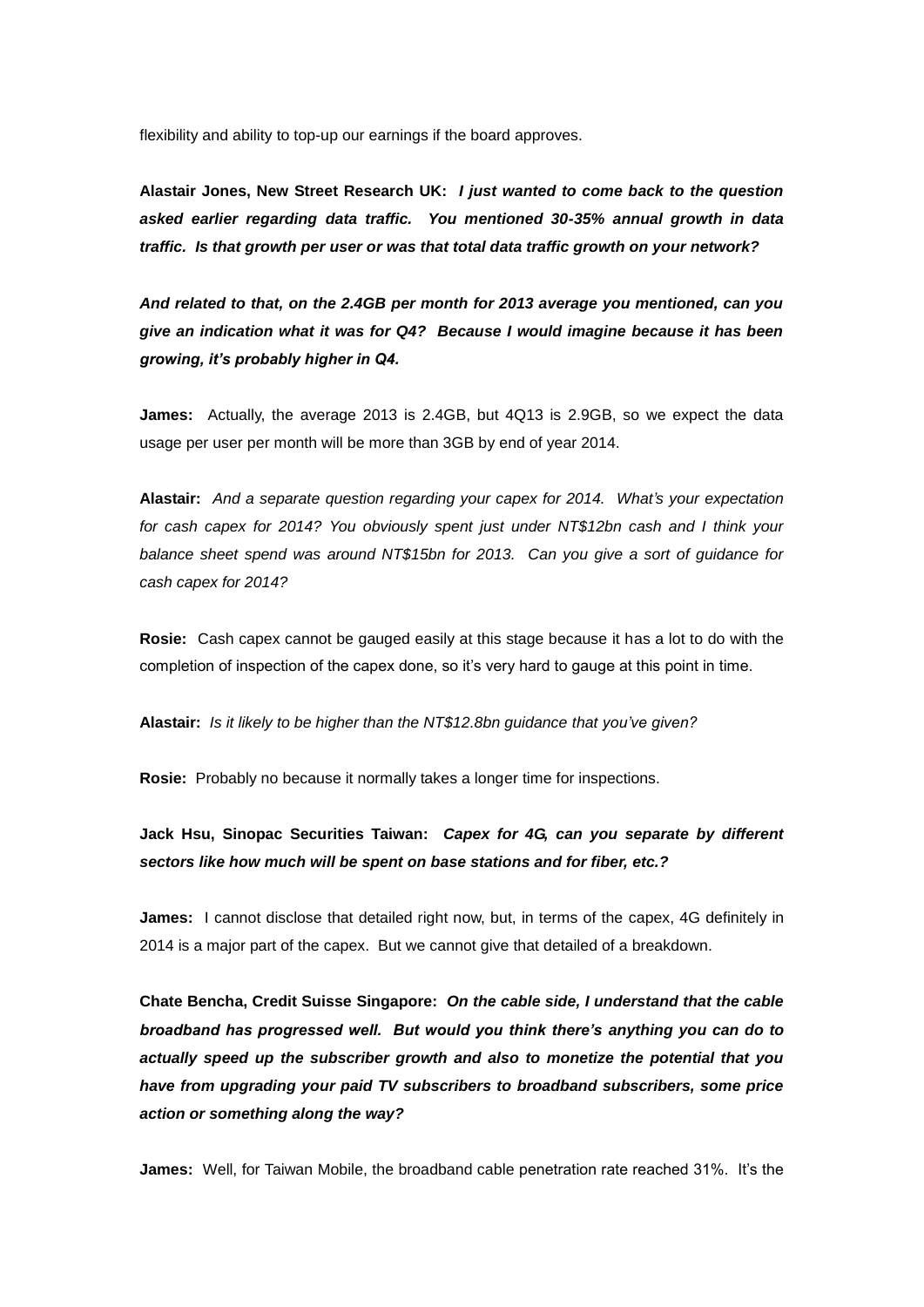highest among all the MSOs right now. We expect subscriber for this year or the coming years remain about 6% to 7% annual growth. As you know, the fixed broadband is such a huge market in Taiwan, so the competition is very keen. However, we are doing pretty good in previous years. We expect for this year, we will remain the momentum with 6% growth.

**Alastair Jones, New Street Research UK:** *Just looking at the mix of smartphone sold during the quarter. You previously gave some indications as to what was high-end, what was mid- to-low-tier. I was wondering if you could give an update what that was in Q4 and also once you launch 4G if you would expect that mix to shift toward highend, which would obviously have implications for EBITDA margins.*

**James:** In terms of high-end, mid-end, low-end distribution of smart devices, in 2013, our high-end was 46%, low-end was about 46%. And we expect for the year 2014, the high-end, because of the 4G service launch, will grow from 46% to 50something%.

**Alastair:** *And low-end, you said 46%. Is that right?*

**James:** Yes.

# **Peter Milliken, Deutsche Bank HK:** *A question on momo, the 30% EBITDA growth forecasted for this year, that's impressive. Is that just low-base effect or is there some major change happening there?*

**Rosie:** Yes, they have some major changes. As you might be aware of, they have shut down a lot of their drug stores and they have sold their department store to the Breeze Group in Taiwan. In the past, physical channels were suffering quite a lot of losses and, starting from this year, you will see much less losses from this end. And also, as you all know, e-commerce business has been growing very rapidly and that's a main contributor to the growth.

## **Jack Hsu, Sinopac Securities Taiwan:** *Will the company have any plans to borrow money or issue CBs in 2014?*

**Rosie:** No EPS dilution funding instruments will be considered.

**Sydney Zhang, Merrill Lynch HK:** *I have two questions. The first one is related to last year you made major efforts trying to build more direct stores, have a lot of transformations there. I was just wondering how many stores were built last year and how many new stores are you going to build this year and whether those new stores*